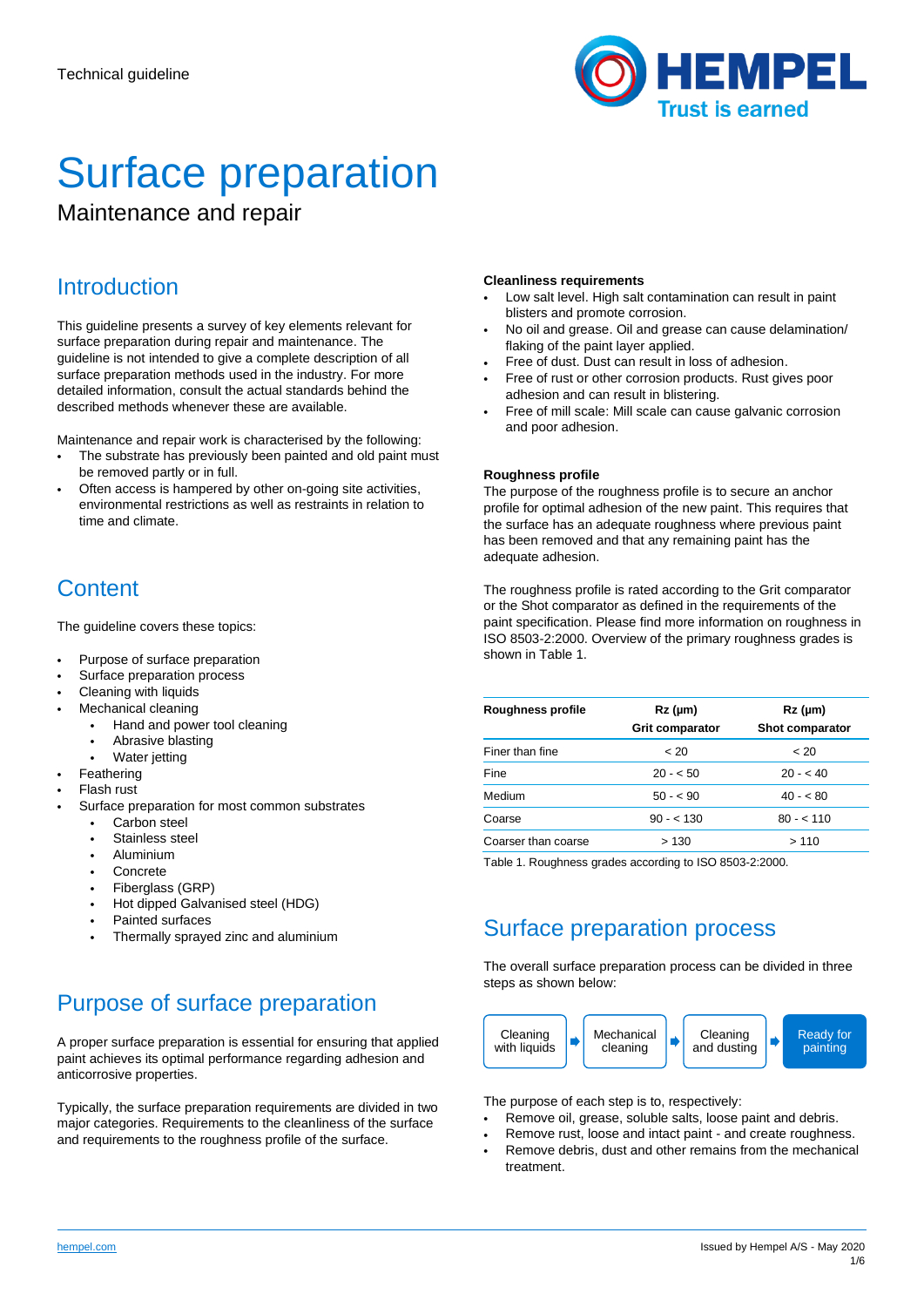# Cleaning with liquids

## **Water cleaning**

Water cleaning is utilising the cleaning effect of pressurised hot or cold water. The pressure should be minimum 7-10 bar. The cleaning process will become faster and more efficient with increasing pressure.

Depending on pressure, the method can both be used for cleaning of already coated surfaces and for removal of loose adhering paint. According to ISO 8501-4:2006, water cleaning above 700 bar is called High Pressure Water Jetting (HPWJ). At these pressures, paint with good adhesion (sound intact paint) is also removed.

The cleaning effect of pressurised water can be enhanced by adding suitable detergents to the water and by heating. If using detergent, the surface must be rinsed with clean, fresh water. The method will remove oil and grease, soluble salts, dust and loose paint.

### **Steam cleaning**

Steam may be used instead of water. This is particularly suited for very greasy surfaces.

# **Emulsion cleaning**

The emulsion is sprayed directly on the surface. After a certain reaction time, the emulsion/dirt is rinsed off with clean fresh water. The method will remove oil, grease and soluble salts.

### **Alkaline cleaning**

The alkaline cleaner is sprayed directly on the surface. After a certain reaction time, the cleaner is rinsed off with clean fresh water. The method will remove oil, grease and soluble salts.

# **Solvent cleaning**

Only suited for small areas due to solvent evaporation. The solvent is applied manually to the surface with a rag soaked in solvent. The method will remove oil and grease, but there is a risk of hydrocarbon contaminants being relocated instead of being completely removed. The method will not remove soluble salts.

# Mechanical cleaning

The purpose of mechanical cleaning is to remove rust, loose and intact paint as well as weld spatter. Depending on method, various cleaning grades and roughness profiles are generated.

# Hand and power tool cleaning

Tools for manual cleaning are typically used for removal of rust and old loosely adhering paint. In general, both productivity and achieved roughness are low.

# **Hand tool cleaning**

The hand tools cover a wide range of wire brushes, scrapers, spatulas, synthetic abrasive pads and manual chipping hammers. The tools are very easy to use and ideal for smaller areas and irregular constructions.

## **Power tool cleaning**

The power tools can be pneumatic or electrical. They cover a wide variety of rotating wire brushes, grinders and needle guns. As for the simpler manual tools, they are very easy to use and ideal for smaller areas and irregular constructions. Productivity is a bit higher than for the hand tools, but still in the low end.

### **Cleaning grades**

The cleaning grades possible to obtain are (ISO 8501:2007):

- St 1: Not relevant unsuitable for painting
- St 2: Thorough hand and power tool cleaning
- St 3. Very thorough hand and power tool cleaning.

# **Roughness**

In general, it is not possible to achieve a roughness profile that is higher than *finer than fine* with hand tools, see Table 1. Only for certain power tools, such as a "bristle blaster", a *fine* roughness profile of about Rz 25-40 µm can be achieved.

Note, that after cleaning to grade St 3, it is of outmost importance that polished areas are roughened with coarse sand paper, grain size about 40, before painting.

### **Finishing treatment**

For small areas, use clean solvent-wetted rags to remove dust and other remaining loose contaminants. For larger areas, use brushes or vacuum cleaners.

# Abrasive blasting

Abrasive blasting is the process of forcibly propelling a stream of hard, abrasive particles at high velocity against the surface to be cleaned.

The cleanliness achieved by blast cleaning is evaluated according to ISO 8501-1:2007, which is a photographic standard with pictures showing the result of different degrees of cleaning for different rust grades of steel.

The preparation grades for blast cleaning are:

- Sa 1: Light blast cleaning
- Sa 2: Thorough blast cleaning
- Sa 2½: Very thorough blast cleaning
- Sa 3: Blasting to visual clean metal

Abrasive blasting can be divided in two main groups depending on how the blast media is propelled. By air as in dry abrasive blasting or by air/water as in wet abrasive blasting. The processes are described in more details in ISO 8504-2:2000.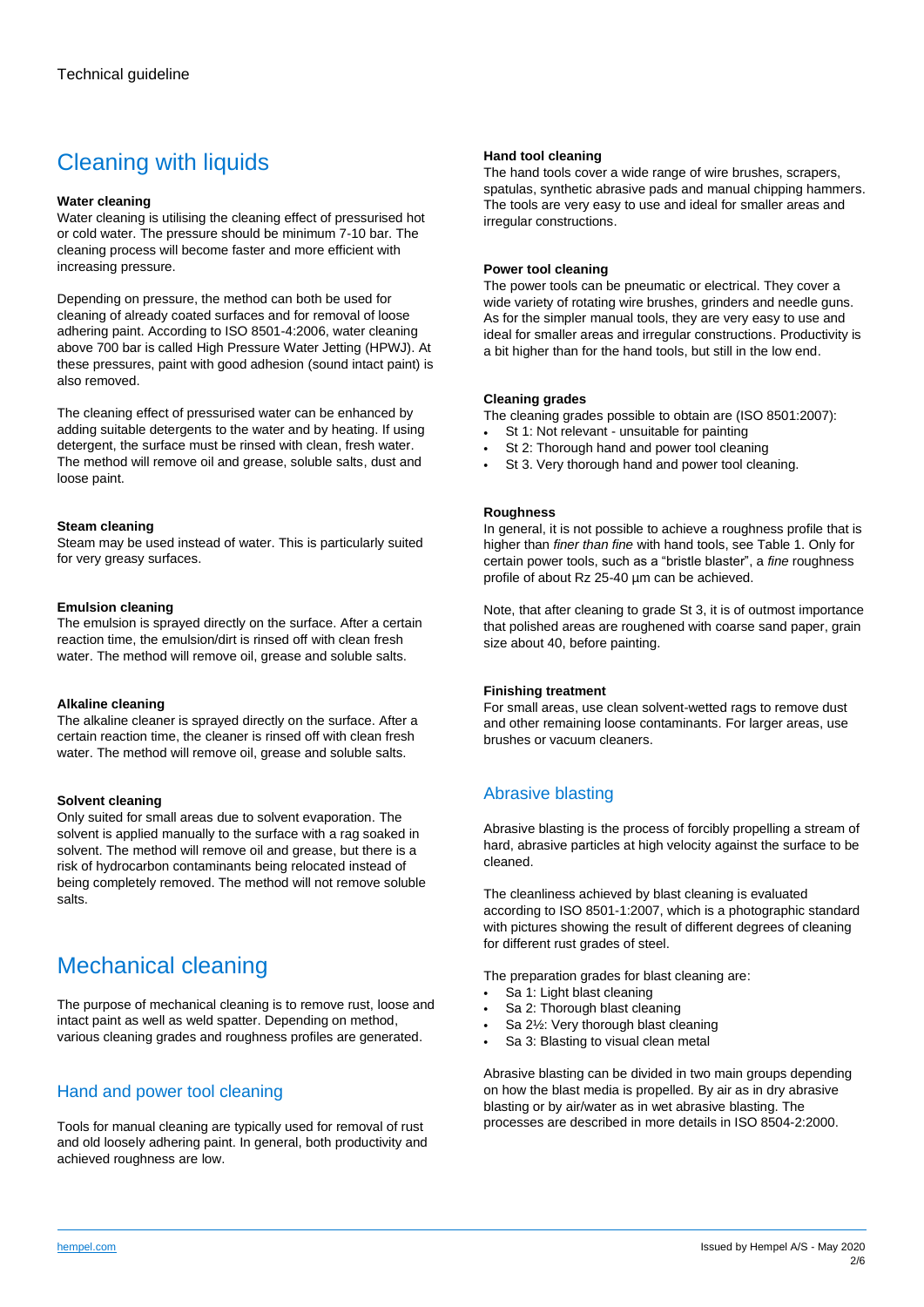# **Dry abrasive blasting**

The primary methods are:

- Centrifugal abrasive blasting abrasives are propelled by large rotating wheels or impellers and compressed air.
- Compressed air abrasive blasting- abrasives are propelled by compressed air.
- Vacuum abrasive blasting abrasives are propelled by compressed air, but the blast nozzle is enclosed in a suction head that ensures that blast media and contaminants are removed from the surface during operation.

The characteristics of the three methods in a repair and maintenance process are described in Table 2 below.

| Method                   | <b>Suited for</b>                                                   | <b>Disadvantage</b>                                                                       | Achievable<br>cleaning grade       |
|--------------------------|---------------------------------------------------------------------|-------------------------------------------------------------------------------------------|------------------------------------|
| Centrifugal              | Repair, if<br>portable<br>equipment is<br>used.                     | Normally not<br>suited if large<br>stationary<br>equipment is used<br>(laborious set up). | Sa 3, steel of all<br>rust grades. |
| <b>Compressed</b><br>air | Large work<br>pieces/large<br>structures of<br>various<br>geometry. | May create high<br>amounts of dust<br>depending on<br>type of blast<br>media.             | Sa 3, steel of all<br>rust grades. |
| Vacuum                   | Small areas and<br>when dust is not<br>acceptable.                  | Lower productivity Sa 21/2.<br>as compared to<br>methods above.                           | Sa 3 is achievable.                |

Table 2. Characteristics of methods for dry abrasive blasting.

### **Sweep blasting**

The term sweep blasting is used for blasting using less abrasive force. The aim is to create roughness and hereby improve adhesion. The blasting process should lightly roughen the surface without removing a significant amount of paint.

Sweep blasting is not covered by any standard. The assessment is based on a visual evaluation of the surface, that should appear uniform and matt.

#### **Wet abrasive blasting**

The advantage of wet abrasive blasting is that dust is controlled and soluble salt are removed. Non-metallic, disposable abrasives are recommended.

The primary methods are:

- Compressed air wet abrasive blasting water is added up- or downstream of the nozzle.
- Compressed air moisture injection abrasive blasting propelled by compressed air, water is added upstream of the nozzle.
- Slurry abrasive blasting the abrasive is dispersed in the water.
- Pressurized-liquid abrasive blasting the abrasive is dispersed in the water under pressure.

The water for wet abrasive blasting needs to be fresh water with a low salt content to avoid corrosion. If corrosion inhibitors are added to the water, the surface should be carefully rinsed with fresh water after blasting.

For all wet abrasive cleaning procedures, the slurry left on the surface after blasting should not be allowed to dry, but should be immediately rinsed off with fresh water.

The dry slurry will form a very hard layer that can only be removed with some difficulty using high pressure water jetting and large amounts of water. The characteristics of the four methods are described in Table 3.

| Method                                  | <b>Suited for</b>                                                                                                                                                   | <b>Disadvantages</b>                                                                                                                                      | Achievable<br>cleaning grade                                                             |
|-----------------------------------------|---------------------------------------------------------------------------------------------------------------------------------------------------------------------|-----------------------------------------------------------------------------------------------------------------------------------------------------------|------------------------------------------------------------------------------------------|
| <b>Compressed</b><br>air                | All kind of<br>structures and<br>for applications<br>with different<br>rust grades.                                                                                 | Will result in flash<br>rust and cover<br>the cleaned<br>surface by a<br>slurry.                                                                          | Sa 3, steel of all<br>rust grades.                                                       |
| Compressed<br>air moisture<br>injection | All kind of<br>structures and<br>for applications<br>with different<br>rust grades.<br>Small consumption<br>of water, limited<br>amount of flash<br>rust formation. | Does not remove<br>salt. Will give<br>flash rust.                                                                                                         | Sa 3, steel of all<br>rust grades.                                                       |
| Slurry                                  | Smaller items.<br>Removes<br>soluble salts.                                                                                                                         | Will result in<br>flash rust and<br>cover the<br>cleaned surface<br>by a slurry.<br>Not possible to<br>achieve medium<br>and coarse<br>roughness profile. | Sa 3, steel of all<br>rust grades.<br>Only a fine<br>roughness profile<br>is achievable. |
| Pressurized-<br>liquid                  | All kind of<br>structures and<br>for applications<br>with different<br>rust grades.                                                                                 | Will result in<br>flash rust and<br>cover the<br>cleaned surface<br>by a slurry.                                                                          | Sa 3 is achievable<br>for all rust grades.                                               |

Table 3. Characteristics of methods for wet abrasive blasting.

#### **Abrasives**

Abrasives are divided in two groups, metallic and non-metallic (mineral/synthetic) abrasives.

The preferred abrasives for repair and maintenance are the nonmetallic, synthetic abrasives that are either recycled or only used one time. The Grit comparator is used to rate the roughened surface. Find more information in ISO 11126-3 to -7, see Table 4 and 5.

| Standard         | ISO<br>Comparator |
|------------------|-------------------|
| ISO 11126-3:2018 | grit              |
| ISO 11126-4:2018 | grit              |
| ISO 11126-5:2018 | grit              |
| ISO 11126-6:2018 | grit              |
| ISO 11126-7:2018 | grit              |
|                  |                   |

Table 4. Typical abrasives used for maintenance and repair.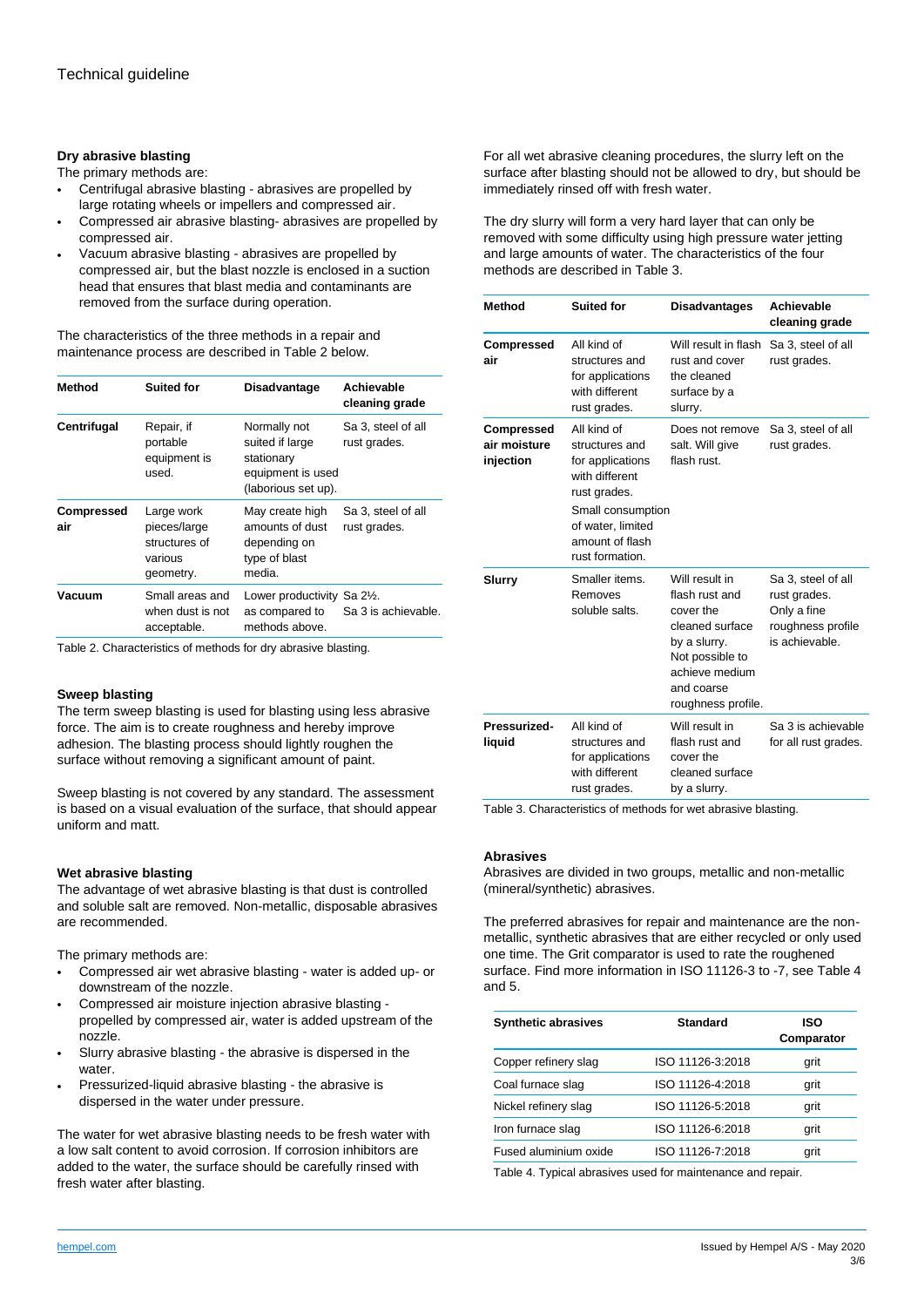| <b>Size</b><br>category | Abrasive size         | <b>Recommended for</b>            |
|-------------------------|-----------------------|-----------------------------------|
| Small                   | $> 0.2$ mm $- 0.5$ mm | Cleaning of irregularities        |
| Medium                  | $> 0.5$ mm $- 1.0$ mm | General roughness and cleanliness |
| Large                   | $>1$ mm               | Roughness                         |
|                         |                       |                                   |

Table 5. Roughening effect of different abrasive sizes.

#### **Finishing treatment**

After dry abrasive blasting, remove all loosely adhering debris, blast cleaning material and dust by vacuum cleaning, brush or compressed oil free air.

After wet abrasive blasting, wash all surfaces from the top in a downwards movement with fresh water to remove any remaining residues of blasting material and other residues. This action can be speeded up by blowing with compressed air or vacuum cleaning. It is important that the washing-drying-painting process is done in one continuous process without any delay to minimise the build-up of flash rust.

# Water Jetting

Water jetting is the process of directing a pressurised jet stream of water against the surface to be cleaned to remove paint and rust from previously coated areas.

Since there are no solid abrasives added to the water, the surface will not obtain a new roughness profile; the original profile will be maintained.

On the other hand, in comparison with wet abrasive blasting, the method will not generate any slurry to be removed afterwards by rinsing. Furthermore, the method has the benefits that it does not generate dust and is very effective for removing soluble salts.

Just as with wet abrasive blasting, flash rust will be formed very fast and it is important to coat the surface as fast as possible after cleaning. See section on Flash rust.

The cleanliness achieved by water jetting is evaluated according to ISO 8501-4:2006, which is a pictorial standard showing the result of three different degrees of water jetting:

- Wa 1: Light water jetting
- Wa 2: Thorough water jetting
- Wa 2½: Very thorough water jetting.

According to ISO 8501-4:2006, water jetting can be divided in two main groups depending on the pressure. Ordinary water jetting and high pressure water jetting (HPWJ).

### **Water Jetting**

Pressure is 700 bar and below. This pressure will remove poorly adherent paint, but not any sound intact paint. It is recommended to keep the minimum pressure above 300-350 bar to effectively remove loosely adherent paint.

### **High Pressure Water Jetting**

Pressure is above 700 bar and will remove loose and sound intact paint as well as rust. Pressure needs to be adjusted according to the purpose of the actual job. At pressures above 1700 bar also linings as well as mill scale may be removed, although the process will be slow.

#### **NACE standard for water jetting**

Water jetting is also described in SSPC-SP 12/NACE No. 5 stating four different preparation grades: WJ1, WJ2, WJ3, WJ4. Note, that in the NACE standard, cleaning grade *decreases* from WJ1 to WJ4.

# **Feathering**

An important concept in relation to repair is the concept of feathering. The aim of feathering is to avoid sharp edges between intact paint and the original surface in order to ensure good contact between new and old paint. See illustration 1.

Feathering is typically done by hand and power tools.



Illustration 1. Feathering reduces sharp edges.

# Flash rust

It is important to minimise flash rust before painting and to coat the surface as fast as possible after cleaning. The allowed level of flash rust depends on the succeeding paint and will be stated in the specification and/or specified in the product data sheet.

ISO 8501-4:2006 defines three grades of flash rust, assessed according to pictorial rust examples:

- L: Low flash rust
- M: Medium flash rust
- H: Heavy flash rust

In general, grade H is not recommended for overcoating, whereas grades L and M could be acceptable for a primer.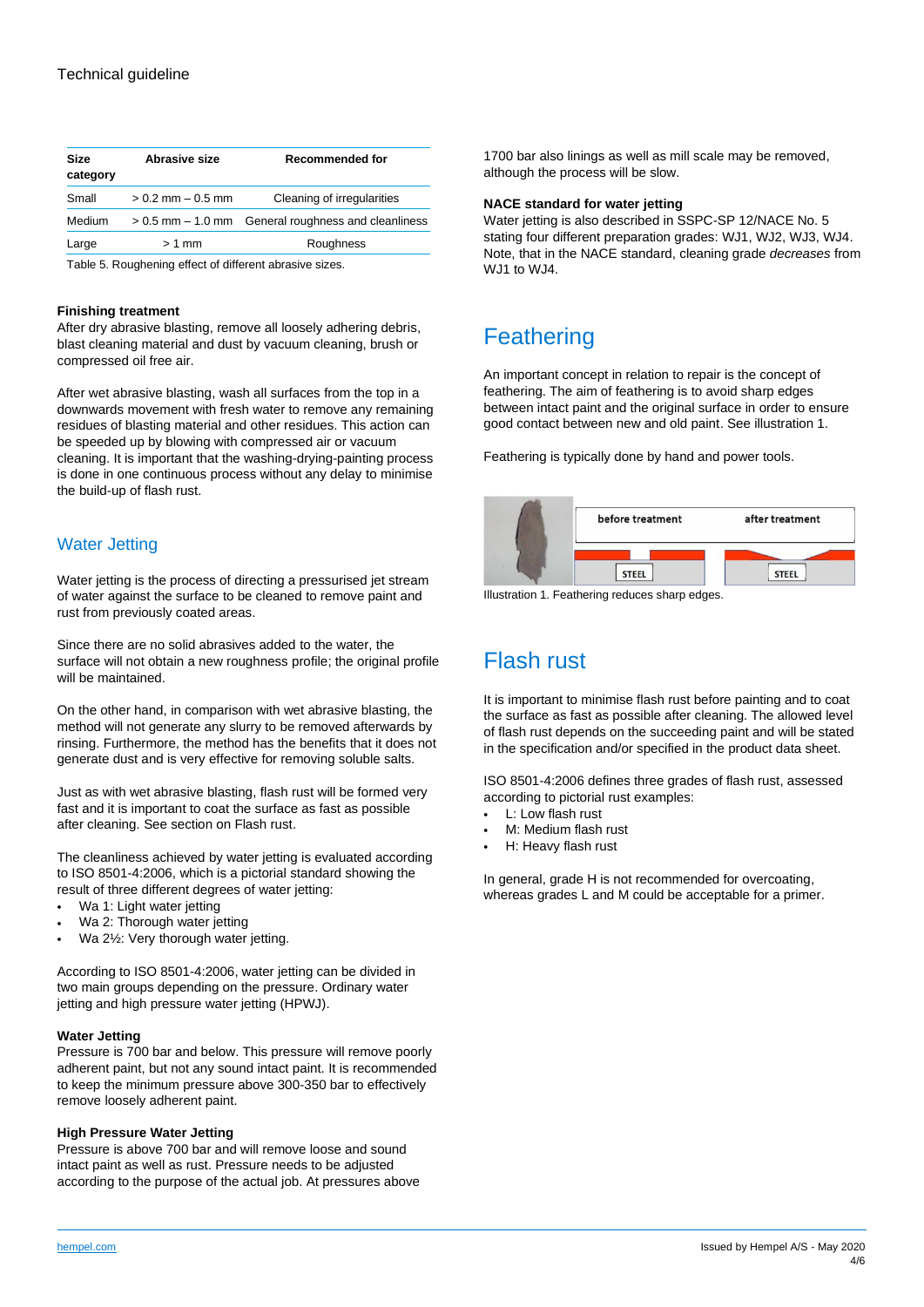# Surface preparation for most common substrates

# Carbon Steel, including cast iron and Corten steel

# **Hand and power tools**

Remove oil and grease by fresh water washing with a suitable detergent followed by fresh water rinsing to remove remaining salts and other contamination. Solvent cleaning may also be applied for small areas.

Clean to bare steel in the selected areas according to the cleaning grade as specified in the specification or Product Data Sheet of the product to be applied.

Feather around the edges and roughen the area of intact paint around the overlap zone of the repair with a suitable hand tool. Finally remove any remaining dust before applying the new paint.

# **Abrasive blasting**

Remove any oil and grease by fresh water washing with a suitable detergent followed by fresh water rinsing to remove remaining salts and other contamination.

Clean to bare steel in the areas to be repaired according to the cleaning grade as specified in the specification or Product Data Sheet of the primer to be applied.

Feather around the edges of the repaired areas. Roughen the painted area around the overlap zone of the repair with a light sweep blasting and remove any remaining dust before applying the paint.

### **Water Jetting**

Remove paint in the area to be cleaned to a cleaning grade as specified in the specification or Product Data Sheet of the primer to be applied.

Feather around the edges and roughen the area of intact paint around the overlap zone of the repair. Remove any remaining dust with compressed oil free air.

# Stainless steel

# **Hand and power tools**

Remove oil and grease by fresh water washing with a suitable detergent followed by fresh water rinsing to remove remaining salts and other contamination.

Clean to bare metal in the selected areas to be repaired. Feather around the edges and roughen the area of intact paint around the repair with a suitable hand tool. Finally remove any remaining dust before applying the new paint.

# **Abrasive blasting**

Remove any oil and grease by fresh water washing with a suitable detergent followed by fresh water rinsing to remove remaining salts and other contamination.

Clean to bare metal in the areas to be repaired. Feather around the edges of the repaired areas. Roughen the painted area around the repair with a sweep blasting and remove any remaining dust before applying the paint.

# **Water Jetting**

Remove paint in the area to be cleaned to bare metal. Feather around the edges and roughen the area of intact paint around the repair. Remove any remaining dust with compressed oil free air.

# Aluminium

Extruded aluminium sheets, cast aluminium and anodised aluminium

# **Hand and power tools**

Remove oil and grease by fresh water washing with a suitable detergent followed by fresh water rinsing to remove remaining salts and other contamination.

Clean to clean metal in the selected areas. Feather around the edges and roughen the area of intact paint around the repair with a suitable hand tool. Finally remove any remaining dust before applying the new paint.

# **Abrasive blasting**

Remove any oil and grease by fresh water washing with a suitable detergent followed by fresh water rinsing to remove remaining salts and other contamination.

Clean to bare metal in the areas to be repaired. Feather around the edges of the repaired areas. Roughen the painted area around the repair with a sweep blasting and remove any remaining dust before applying the paint.

# **Water Jetting**

Remove paint in the area to be cleaned to bare metal. Feather around the edges and roughen the area of intact paint around the repair. Remove any remaining dust with compressed oil free air.

# **Concrete**

# **Hand and power tools**

Remove oil and grease by fresh water washing with a suitable detergent followed by fresh water rinsing to remove remaining salts and other contamination.

Remove any loose concrete in the selected areas to be repaired. Feather around the edges and roughen the area of intact paint around the repair with a suitable hand tool. Cracks need to be repaired /filled with suitable filler.

Finally remove any remaining dust before applying the new paint, preferably by vacuum cleaning.